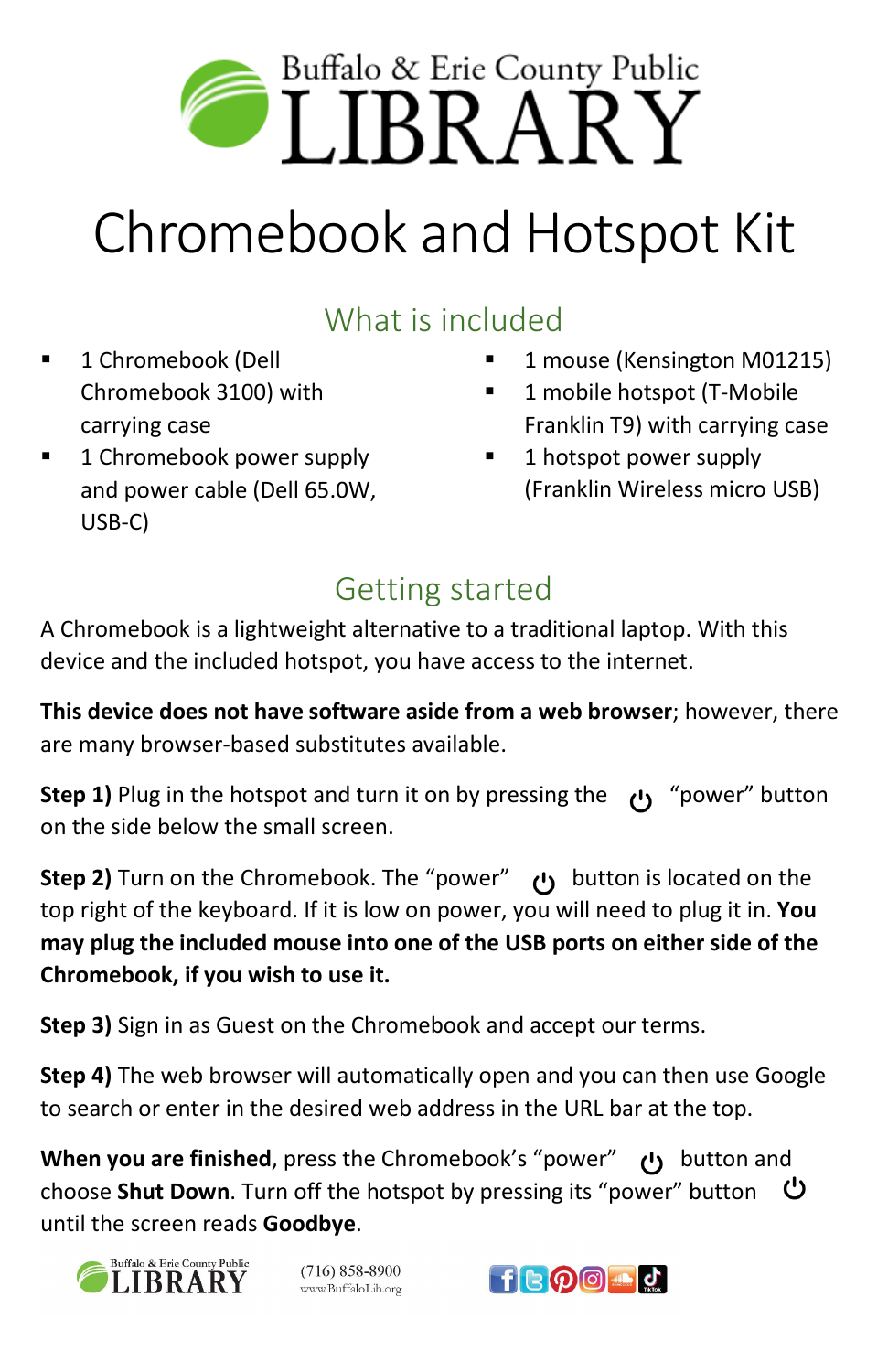## Visual Guide

WARNING: Do NOT wipe or spray the Chromebook or any components with cleaning supplies as they can cause damage.

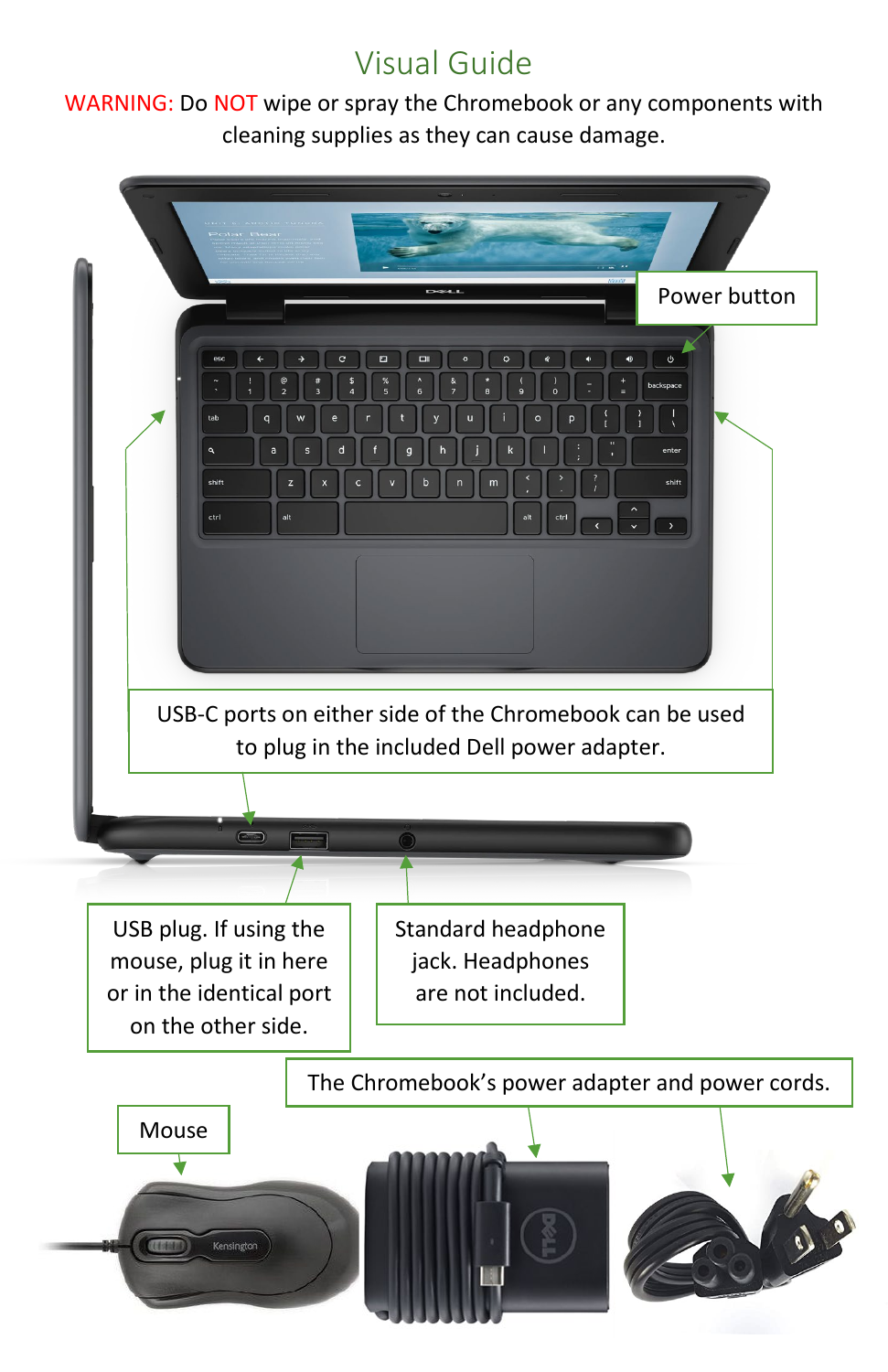

**Need more assistance?** Call us at 716-858-8900 and request a Book-a-Technology Trainer appointment! **Feedback or Suggestions?** Please fill out a brief survey at tinyurl.com/BECPLChrome